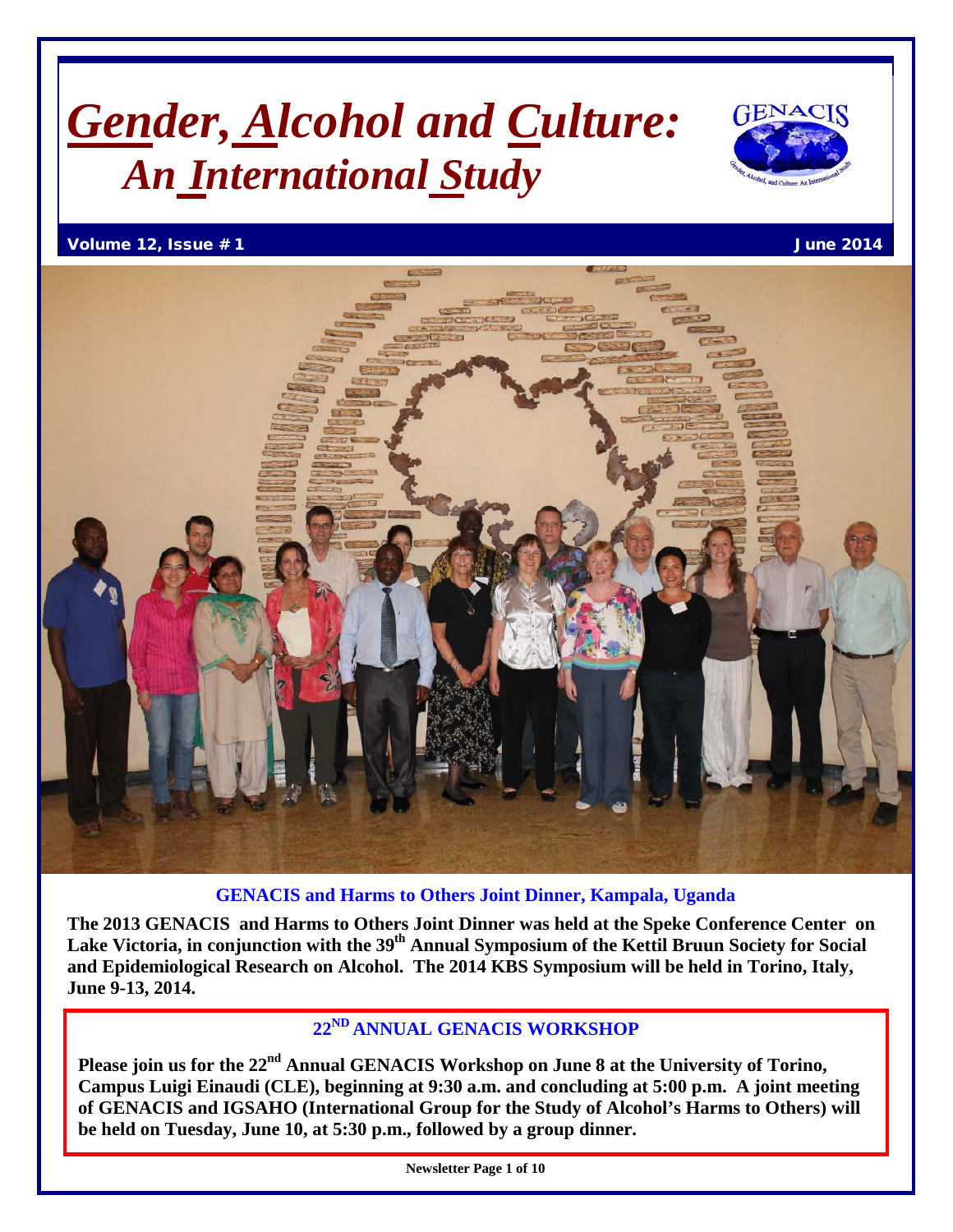

#### **Congratulations, Professor Gmel!**

 Psychologist Gerhard Gmel has been a GENACIS member for many years and has made extremely important contributions to GENACIS's success. Perhaps most significant is his meticulous work -- with colleagues Sandra Kuntsche, Hervé Kuendig, Mariana Astudillo, and others – to design, develop, and maintain a data archive that includes all survey datasets (now 39) from the GENACIS Project. The data archive is housed at the Addiction Switzerland Research Institute (formerly the Swiss Institute for the Prevention of Alcohol and Drug Problems [SIPA]) in Lausanne, from which the team sends data CDs to GENACIS members for use in their cross-national comparative data analyses and publications. Members also receive the GENACIS Codebook and "Cookbook" containing information about survey characteristics, questions and response categories, and other information specific to each survey -- essential guides for interpreting and using the GENACIS data. The pride the Lausanne team (and all of GENACIS) takes in the well-designed and user-friendly data archive in Lausanne is reflected in team members' occasional reference to it as "our baby."

 Some GENACIS members may not know that Professor Gmel also has a distinguished academic career. His most recent honor was his promotion to the rank of Associate Professor in the Faculty of Biology and Medicine of the University of Lausanne. He presented his inaugural lecture at the university (continued in next column  $\longrightarrow$ )



**Dancers entertained KBS attendees at the Monday night reception near the shore of Lake Victoria in Kampala.**

#### (Professor Gmel, continued)

on May 21, 2013, on the topic of alcohol's contribution to the global burden of disease, including its Swiss-specific dimensions. Appointed Privat-Docent and Master of Education and Research in the Faculty of Biology and Medicine in 2006, Professor Gmel was promoted to Associate Professor in August 2012. Since 2005, Gerhard has divided his time between the Addiction Switzerland Research Institute, where he is a principal investigator on many addiction research projects, and the Alcohol Service of the University Hospital of Lausanne (CHUV), where he is a senior researcher. He is also Affiliate Scientist at the Centre for Addiction and Mental Health of Toronto (Canada) and Visiting Professor at the University of the West of England in Bristol (UK).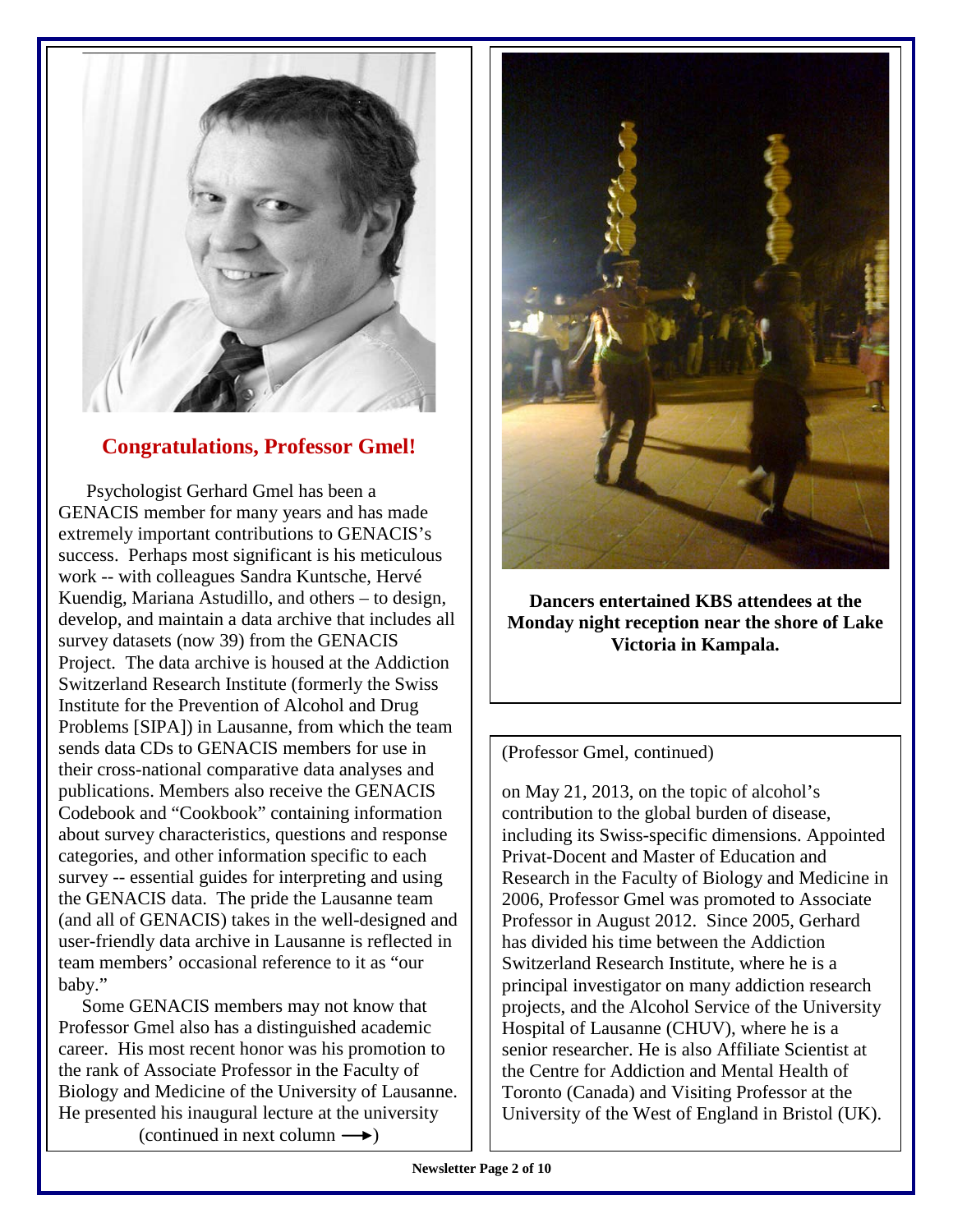

#### **Two Honors for Yunusa**

Mufutau Yunusa is a new member of GENACIS who joined our group during the 2013 KBS meetings in Kampala. Yunusa is Senior Lecturer and Honorary Consultant in the Department of Psychiatry at the Usmanu Danfodiyo University in Sokoto, Nigeria. His university recently appointed him to serve as the Acting Head of the Department of Psychiatry for a 2-year term.

 Yunusa was awarded a second honor earlier this year when his research group received a grant from the TETFund (Tertiary Education Trust Fund) National Research Fund for a community-based consanguinity study. Consanguinity is a cultural practice in which individuals who are related by blood (for example, first cousins) marry each other. Many diseases, including alcohol use disorders, have a genetic component. Where consanguinity is practiced, the genetic loading for a particular characteristic or disease may be so high that there is increased chance of offspring developing a genetically-influenced disease, likely in a more severe form than in their parents.

 The consanguinity study by Yunusa's research group will focus on the Gwandu community in the Kebbi State of Nigeria. The major research question is whether consanguinity, which is practiced by about one-fifth of the world's population, contributes to mental and neurological morbidity in Sub-Saharan Africa. Although there have been studies consanguinity in several countries (including England, Germany, and the U.S.), this is believed to be the first such study in Sub-Saharan Africa. It is hoped that the knowledge gained will increase the body of knowledge on the influence of consanguinity on disease distribution among at least 1.2 billion people worldwide, particularly in the Middle East, North Africa, and some countries in Asia where consanguinity is prevalent.

#### **UND GENACIS Website Upgraded**

 Beginning August 1, 2014, the GENACIS website based at the University of North Dakota will have a new look – and a new web address.

 Website technicians at UND have made a number of changes in the GENACIS website to make its format more compatible with that of other websites at the university and within the UND medical school. While the formatting changes were being made, the UND GENACIS team also updated some of the information on the website, including names and contact information for several country study directors and an updated list of GENACIS Project publications – now numbering more than 150!

 One additional feature of the upgraded website is an electronic paper proposal form that can be filled out online and emailed directly to Sharon for review by the GENACIS steering committee.

The new website address  $-$  beginning August 1  $$ will be<http://www.med.und.edu/genacis/>. When you visit the upgraded website, please let either Sharon (sharon.wilsnack@med.und.edu) or Arlinda [\(arlinda.kristjanson@med.und.edu\)](mailto:arlinda.kristjanson@med.und.edu) know if you encounter any problems or errors, or if you have suggestions for other changes or additions to the website.

 The GENACIS website at the Addiction Switzerland Research Institute in Lausanne will continue to have the same address: <http://www.genacis.org/> .

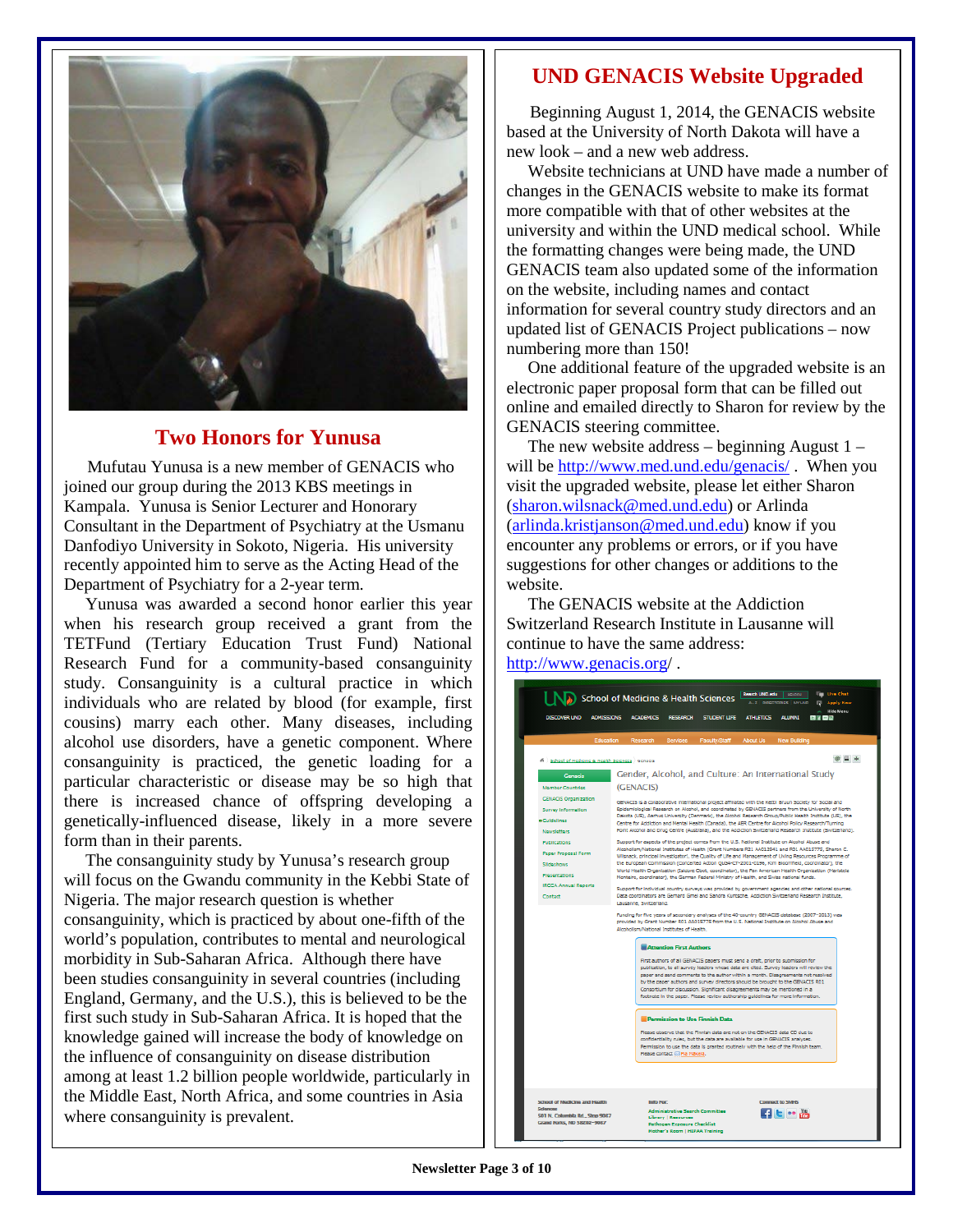

Gorillas 'people watching' tourists in Uganda. | | GENACIS friends reconnecting at KBS 2013 in



**Kampala (Nazarius Mbona Tumwesigye [Uganda] and Raquel Magri [Uruguay]).**



### **GENACIS and Harms to Others Group Dinner on June 10**

**The GENACIS and Harms to Others group dinner will be held at 7:30 pm on June 10 at Fratelli la Cozza Restaurant. The restaurant is known for its authentic Neapolitan pizza and giant paintings of pizza ingredients on the walls. It is located at Corso Regio Parco 39, 10152 Torino (see map). Please contact Anne-Marie Laslett [\(anne-mariel@turningpoint.org.au\)](mailto:anne-mariel@turningpoint.org.au) for reservations before June 4.**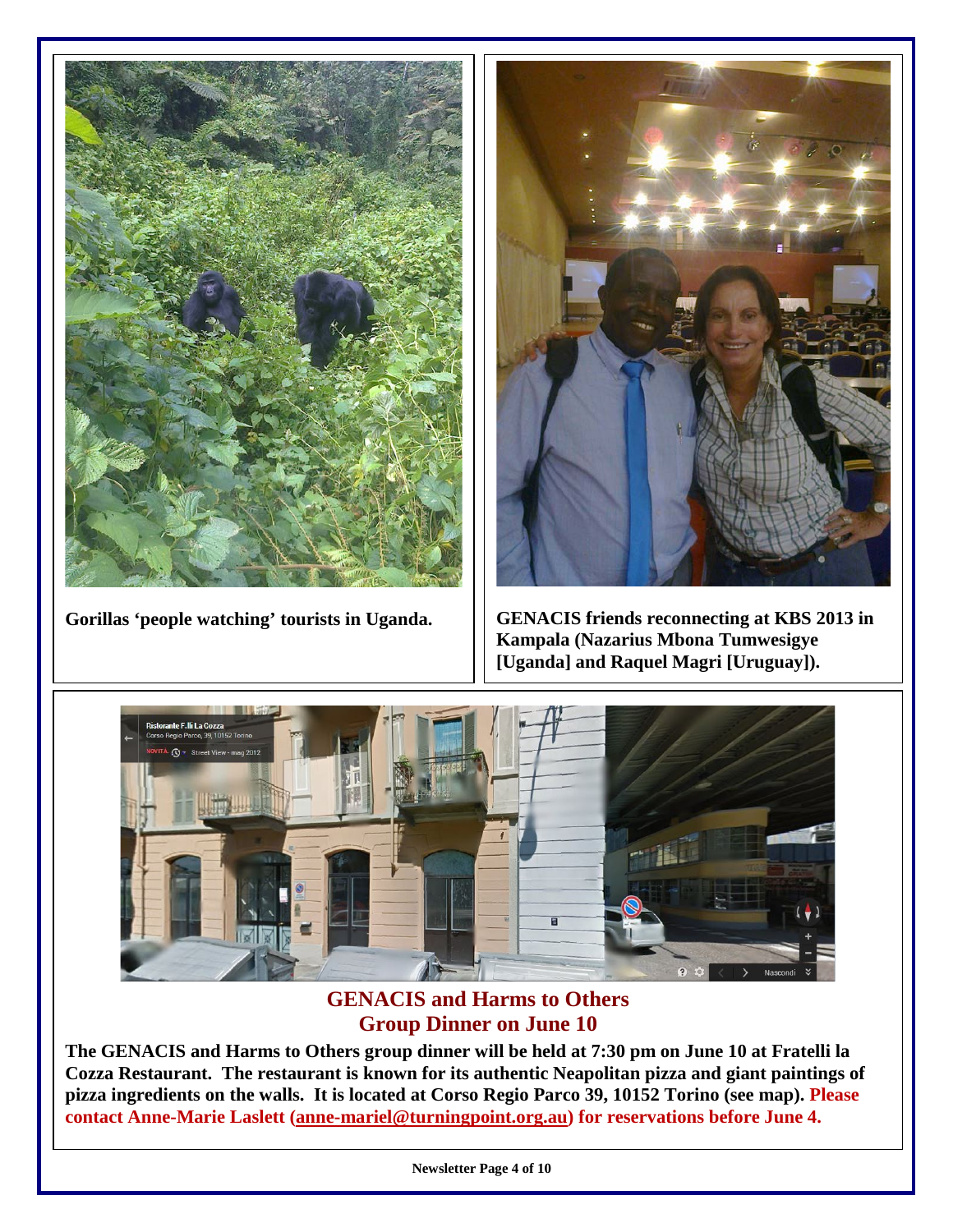#### **KBS PAPERS BY GENACIS MEMBERS**

GENACIS members will present a number of papers at KBS 2014. This list gives the titles, first authors, and presentation times for papers authored by GENACIS members and friends.

#### **Monday, June 9**

#### **11:00 a.m. - 12:30 p.m., Track A: Room Aula Magna (Lecture Hall)**

Conducting qualitative interviews by telephone: Lessons learned from study of alcohol use and sexual minority women **Laurie Drabble**

Is it the situation or do responders differ? – Why are results from telephone interviews and web-based questionnaires on alcohol not comparable? **Ulrike Grittner**

Inconsistency in reporting alcohol consumption on two instruments, and impacts of misclassification **Jennie Connor**

#### **Track C: Room F2**

The relationship between event characteristics and personal characteristics and the amount drunk on specific high risk drinking occasions by young people **Paul Dietze**

#### **Track D: Room F4**

Adverse effects of drinking in Australian families: Rates and correlates of harm to female and male carers and their children **Anne-Marie Laslett**

#### **Track E: Room F5**

Where are risky drinks consumed? Results from the Australian arm of the International Alcohol Control Study

**Sarah Callinan**

#### **2:00 – 3:30 p.m., Track A: Aula Magna (Lecture Hall)**

Land use planning and the control of alcohol: Content analysis of planning schemes among Victorian municipalities

**Claire Wilkinson**

#### **Track C: Room F2**

Peer influence on pattern and magnitude of alcohol drinking among undergraduates in Nigeria **Florence Omumu**

#### **Track D: Room F4**

Alcohol's harm to others in Thailand: When caretakers don't care enough **Orratai Waleewong**

#### **Monday, June 9 (continued)**

#### **Track F: Room E2**

A journey through your brain: An analysis of Swedish newspaper portrayals of biomedical alcohol research **Alexandra Bogren**

#### **4:00 – 5:30 p.m**., **Track D: Room F4**

Comparisons of drinking's harms to others between the U.S. and Denmark

**Thomas K. Greenfield**

#### **Track E: Room F5**

Changes in alcohol-related mortality 1980-2010: A comparative age-period-cohort analysis using mortality data from Finland, Norway, Sweden, France and Germany **Ludwig Kraus**

#### **Track F: Room E2**

Under-reporting in alcohol surveys: Whose drinking is under-estimated? **Michael Livingston**

#### **Tuesday, June 10**

#### **9:00 – 10:30 a.m., Track P: Room Aula Magna (Lecture Hall)**

Total consumption theory, harm reduction approach and drinking cultures: Contrasting contributions to alcohol studies **Franca Beccaria**

#### **11:00 a.m. – 12:30 p.m., Track A: Room Aula Magna (Lecture Hall)**

Relations of drinking problems with price sensitivity and with opinions on alcohol taxes: Results from the Australian arm of the International Alcohol Control Study

**Robin Room**

#### **Track D: Room F4**

Drunk driving in Kampala metropolitan area: An evaluation of an 18 month intervention **Nazarius Mbona Tumwesigye**

Teenagers' experience related to driving under the influence: Analysis of European School Survey Project on Alcohol and Other Drugs (ESPAD) **Kirsimarja Raitasalo**

**Newsletter Page 5 of 10**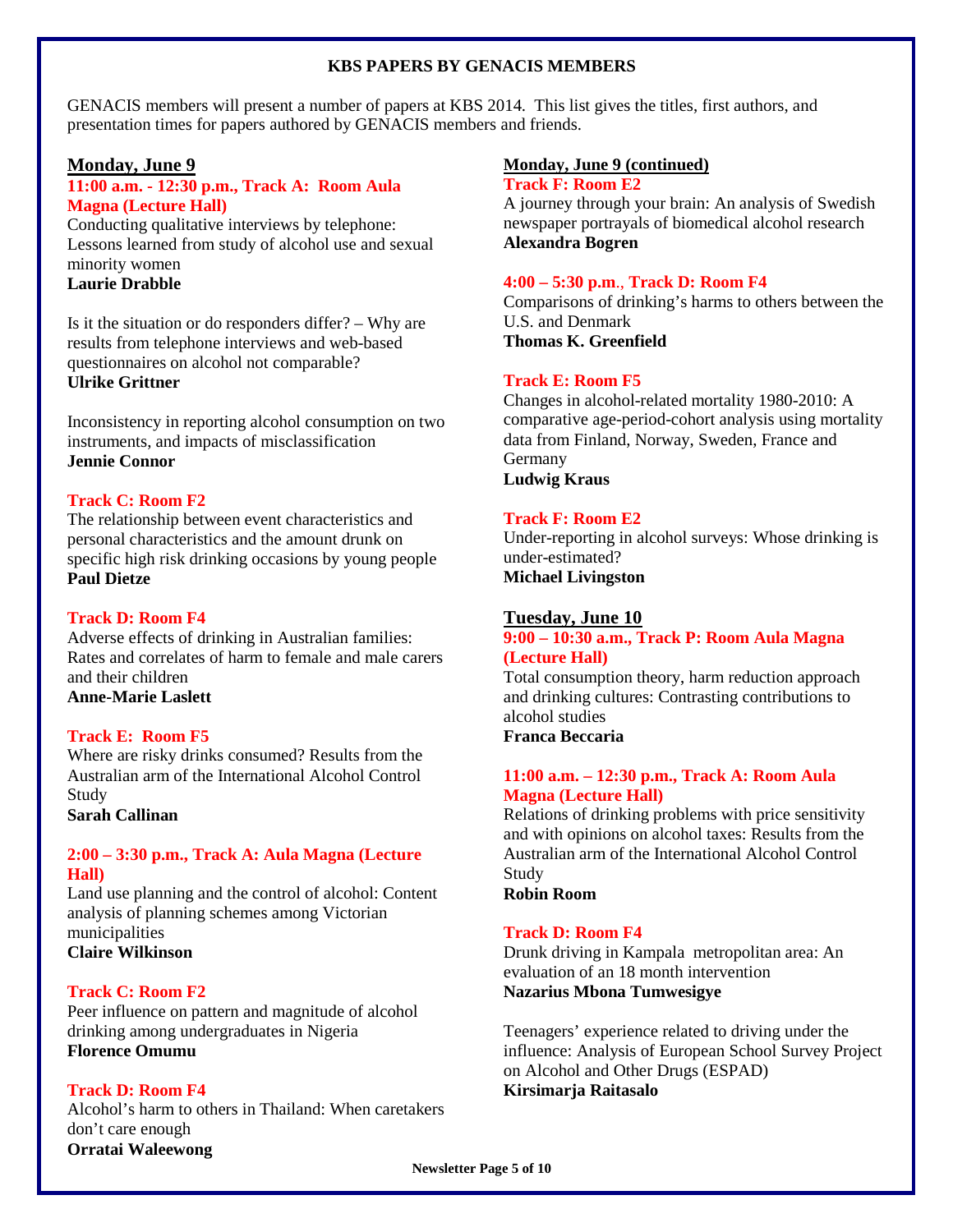#### **Tuesday, June 10 (continued)**

**Track E: Room F5**

The role of gender and bar genderedness of drinking in AUDIT item functioning: A MIMIC analysis **Jason Bond**

Substance abuse by people with a mild intellectual disability: How do we deal with it? **Dike van de Mheen**

#### **Track F: Room E2**

Street intercept method: An innovative approach to recruiting young adult high risk drinkers **Kate Graham**

Effects of study design and allocation on reported drinking behavior: Randomized controlled trial **Kypros Kypri**

#### **2:00 – 3:30 p.m., Track E: Room F5**

Alcohol use, perceived source of job stress, quality of life and mental health among professionals: A comparative study among physicians and bankers in Sokoto, Nigeria **Mufutau Yunusa**

Substance use among PTSD veterans **Meir Teichman**

#### **4:00 – 5:30 p.m., Track A: Aula Magna (Lecture Hall)**

Harm to others from alcohol in Sri Lanka **Siri Hettige**

Harm to others by drinkers in Chile: Results of a probability survey **Ramon Florenzano**

Alcohol and intimate partner violence in Argentina: Exploring the links **Myriam Munné**

Harm to others: Knowing heavy drinkers counts a lot **Ann Hope**

#### **Track B: Room F1**

Online training for therapeutic community agents in Brazil: Preliminary results **Florence Kerr-Correâ**

#### **Track E: Room F5**

Provincial alcohol index and its association with alcohol related problems: Establishing a tool to move local alcohol policy in Thailand **Surasak Chaiyasong**

#### **Tuesday, June 10 (continued) Track F: Room E2**

The co-occurrence of alcohol use disorder and symptoms of drug use disorder among immigrant groups living in both sides of the US-Mexico border **Guilherme Borges**

#### **Wednesday, June 11**

**9:00 – 10:30 a.m., Track P: Room Aula Magna (Lecture Hall)** Round table on conflict of interests **Robin Room Dag Rekve**

#### **11:00 a.m. – 12:30 p.m., Track F: Room E2**

The connection between the context of drinking and self-reported harms: Results from Finnish Drinking Habit Survey 2008 **Pia Mäkelä**

#### **Thursday, June 12**

#### **9:00 – 10:30 a.m., Track P: Room Aula Magna (Lecture Hall)**

To harm and to be harmed: New perspectives on alcohol's harms to others **Kim Bloomfield**

My relative's alcohol and drug misuse is affecting me: A comparison of measures and tales of family members from Nigeria and England **Akanidomo Ibanga**

#### **11:00 a.m. – 12:30 p.m., Track B: Room F1**

Youth living in the slums of Kampala: Determining a typology of alcohol use and marketing exposures **Monica Swahn**

The relative influence of alcoholic beverage companies' marketing programmes on undergraduates' drinking behaviours in Nigeria **Olufunke Chenube**

#### **Track C: Room F2**

Community action to reduce the harmful use of alcohol: Areas of action and research evidence **Marja Holmila**

#### **Track D: Room F4**

Receiving versus being denied a pregnancy termination and subsequent alcohol use: A longitudinal study **Sarah C. M. Roberts**

Substance use and related problems among U.S. women who identify as mostly heterosexual **Sharon C. Wilsnack**

**Newsletter Page 6 of 10**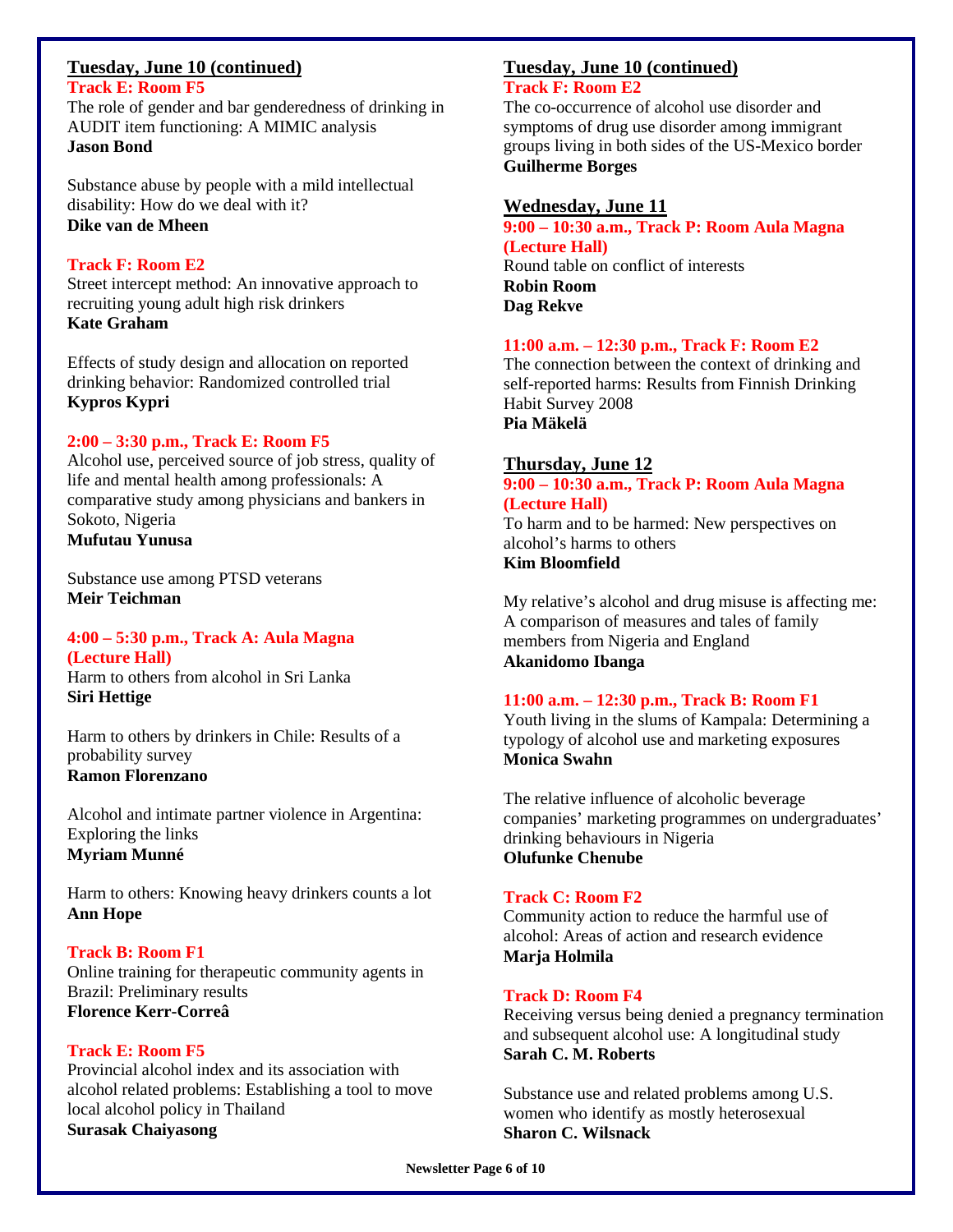#### **Thursday, June 12 (continued)**

#### **Track E: Room F5**

Social roles among recruits in Switzerland: Do social roles relate to alcohol use and does role change have an impact?

#### **Sandra Kuntsche**

Unrecorded alcohol in Thailand: Who, what, how often and how much?

**Thaksaphon (Mek) Thamarangsi**

### **4:00 – 5:15 p.m., Track C: Room F2**

Revisiting the "French paradox": A country level analysis of the association between drinking level and mortality

#### **Giora Rahav**

#### **Track D: Room F4**

Gender and hangover symptoms: A multinational GENACIS analysis **Richard W. Wilsnack**

Implications of alcohol use and gender issues among crack users **Adriana Marcassa Tucci**

#### **Friday, June 13**

#### **9:00 – 10:30 a.m., Track P: Room Aula Magna (Lecture Hall)**

"Europes" between cultures and alcohol control policies **Allaman Allamani**

**Himelical** 

### **KBS 2015 in Munich**

**The 41st Annual Kettil Bruun Society Symposium will be held in Munich, Germany, June 1-5, 2015. GENACIS members Ludwig Kraus and Kim Bloomfield are members of the local organizing committee.**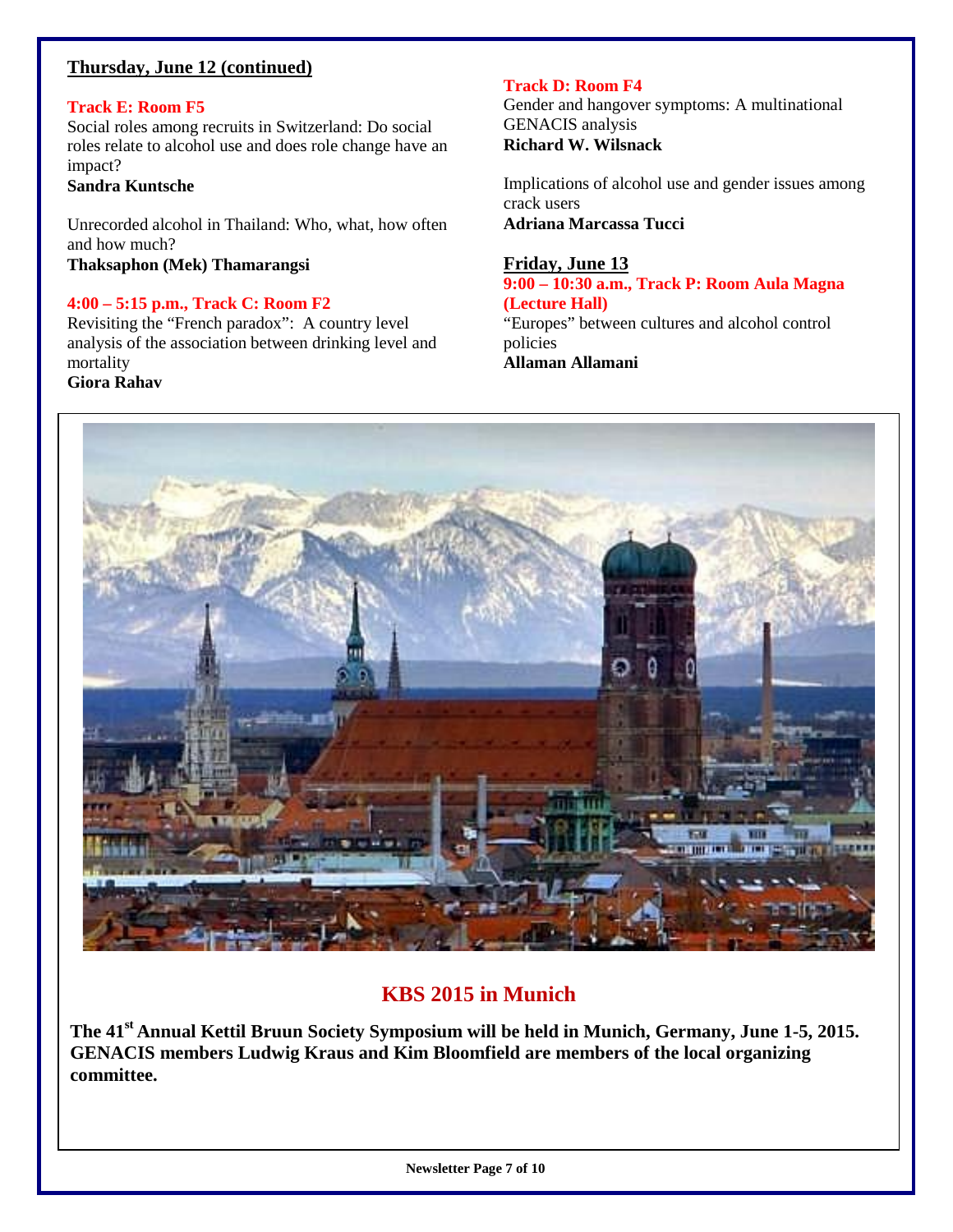

**Newsletter Page 8 of 10**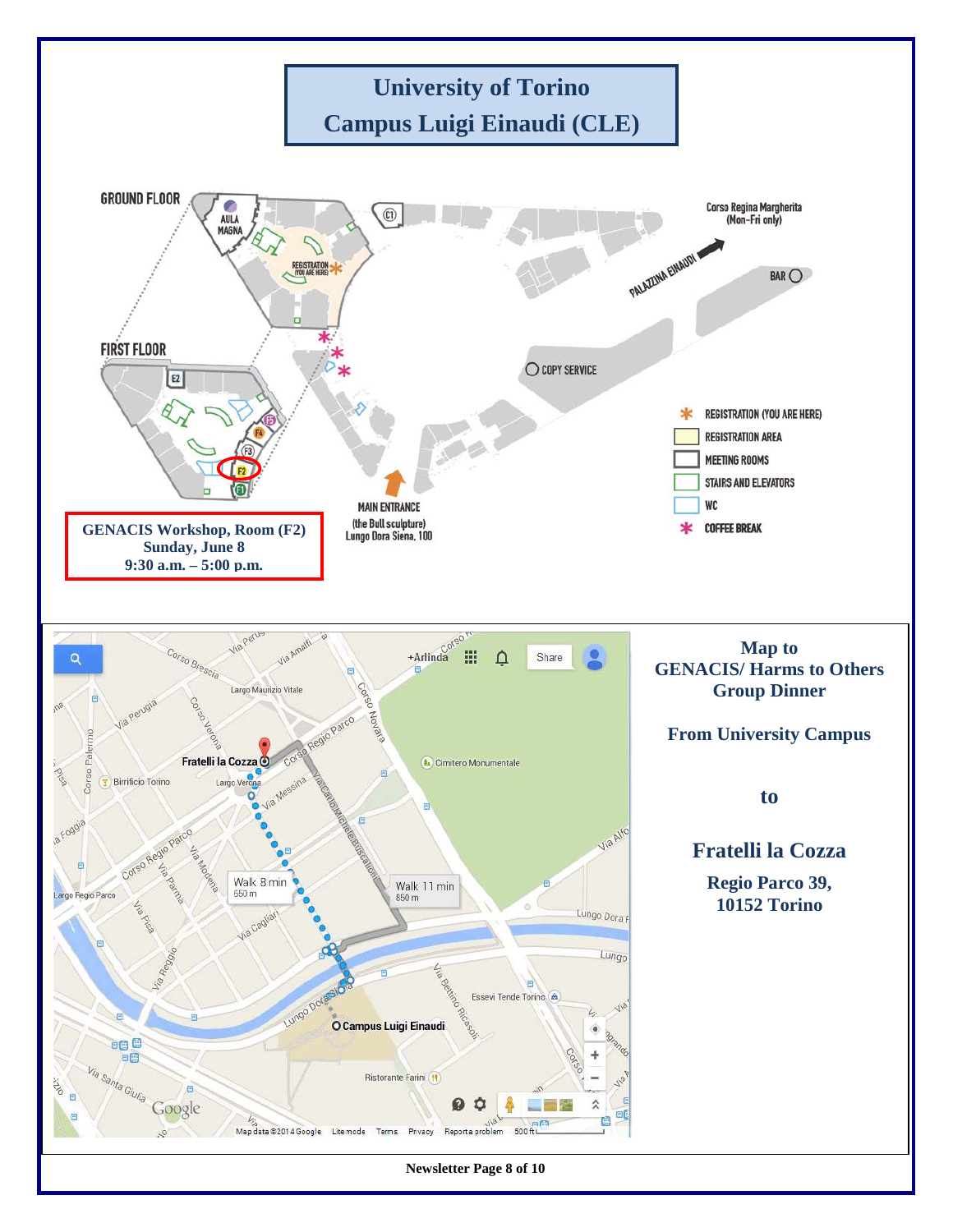

## **2014 GENACIS Workshop Torino, Italy Preliminary Agenda**

| Sunday, June 8 - University of Torino<br>Campus Luigi Einaudi (CLE), Room F2                                                                                             |
|--------------------------------------------------------------------------------------------------------------------------------------------------------------------------|
| <b>Welcome and Introductions</b><br><b>Gender, Alcohol, and Culture:</b><br>20 years of Multinational Collaboration<br><b>Sharon Wilsnack</b>                            |
| Coffee break                                                                                                                                                             |
| <b>Update on New GENACIS/Harms to Others Surveys</b><br>São Paulo, Brazil<br>Florence Kerr-Correâ<br>Developmental Work in Guatemala<br>Myriam Munné                     |
| Lunch break                                                                                                                                                              |
| Grant Application Update: Alcohol's Harm to Others:<br><b>Multinational Cultural Contexts and Policy Implications</b><br>Kim Bloomfield, Tom Greenfield, Sharon Wilsnack |
| <b>Coffee break</b>                                                                                                                                                      |
| <b>GENACIS/Harms to Others: Future Directions</b>                                                                                                                        |
| Tuesday, June 10 (CLE, Room F2)                                                                                                                                          |
| <b>GENACIS and Harms to Others Joint Workshop</b><br>Anne-Marie Laslett & Sharon Wilsnack, Chairs                                                                        |
| <b>GENACIS and Harms to Others Dinner</b>                                                                                                                                |
| Fratelli La Cozza Restaurant<br>Corso Regio Parco 39, 10152 Torino                                                                                                       |
|                                                                                                                                                                          |